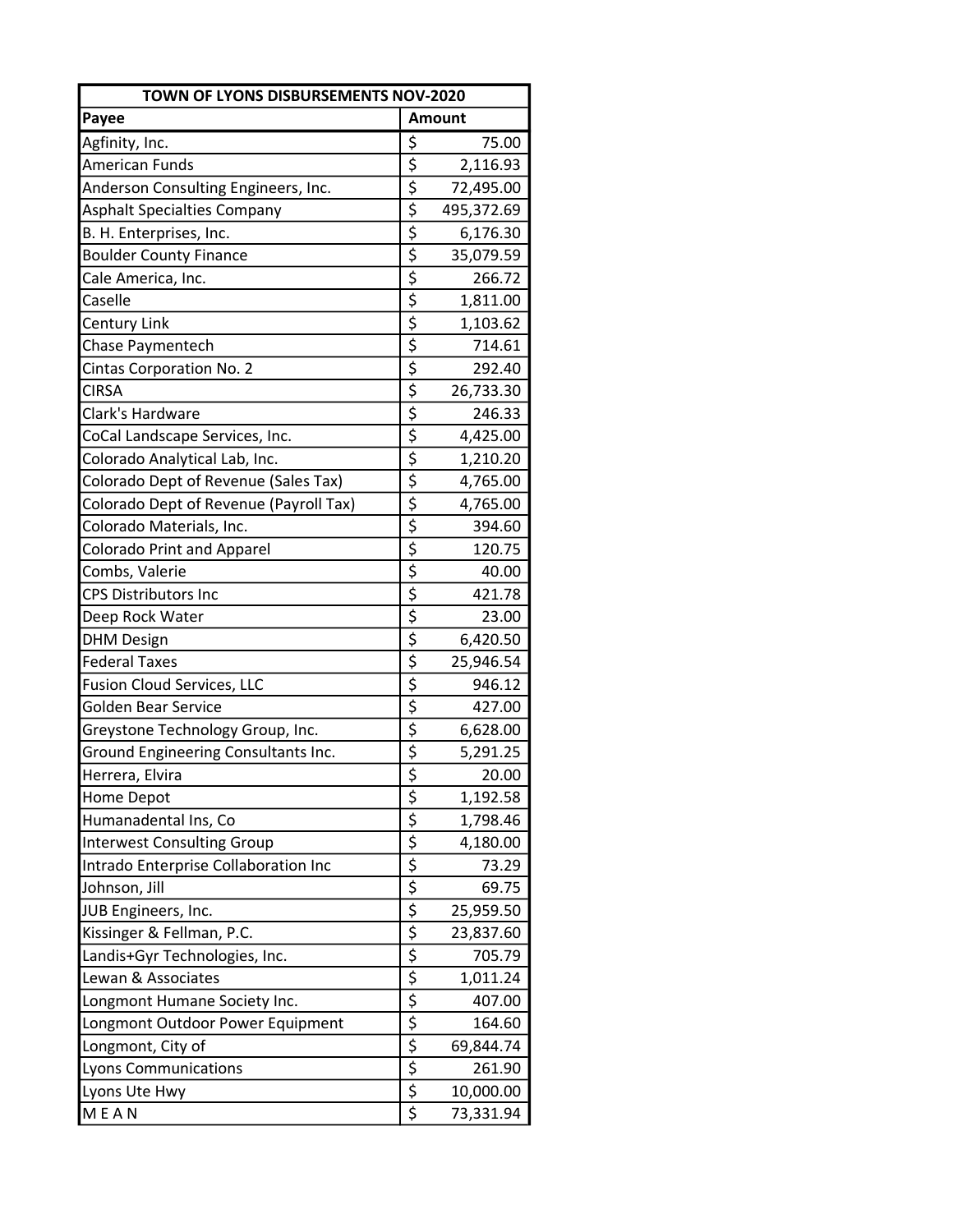| Maguire Iron Inc                     | \$                                   | 14,300.00  |
|--------------------------------------|--------------------------------------|------------|
| McDonald Farms Enterprises Inc       | \$                                   | 4,381.74   |
| Morton, Elizabeth                    | \$                                   | 40.00      |
| Murraysmith, Inc.                    | \$                                   | 25,312.60  |
| N Line Electric, LLC                 | $\overline{\boldsymbol{\zeta}}$      | 9,872.31   |
| n8 Communication LLC                 | $\overline{\varsigma}$               | 1,500.00   |
| One Way, Inc                         | $\overline{\varsigma}$               | 153.83     |
| Otak, Inc                            | \$                                   | 2,851.25   |
| Payroll                              | \$                                   | 90,110.76  |
| Peak 2 Peak Commercial Cleaning      | \$                                   | 1,850.07   |
| Pet Pick-Ups                         | \$                                   | 350.02     |
| Prairie Mountain Publishing Company  | \$                                   | 169.60     |
| Principal Life Insurance Company     | $\overline{\xi}$                     | 474.60     |
| Quill                                | \$                                   | 170.37     |
| Ramey Environmental Compliance, Inc  | \$                                   | 20,379.30  |
| <b>Refund Net Meter Fees</b>         | \$                                   | 20.00      |
| Reliable Paper Inc.                  | $\overline{\xi}$                     | 54.15      |
| <b>RG &amp; Assiates</b>             | $rac{5}{5}$                          | 7,618.00   |
| Ron's Printing Center                |                                      | 203.39     |
| Ross Valve Manuufaccturing Co., Inc. | $\overline{\varsigma}$               | 4,218.80   |
| Sack, Janelle                        | \$                                   | 75.00      |
| <b>Schwab Plumbing LLC</b>           | \$                                   | 1,800.00   |
| Sculpture by JG Moore Inc            | $\overline{\xi}$                     | 1,000.00   |
| Sensus USA, Inc.                     | $\overline{\varsigma}$               | 2,706.64   |
| <b>Spike Productions</b>             | $\overline{\varsigma}$               | 800.00     |
| St. Vrain Market                     | \$                                   | 80.00      |
| <b>Starkovich Law LLC</b>            | $\overline{\boldsymbol{\varsigma}}$  | 1,460.50   |
| <b>SVVSD</b>                         | \$                                   | 1,455.00   |
| <b>Treatment Technology</b>          | \$                                   | 2,035.62   |
| <b>Trident Protection Group, LLC</b> | $rac{5}{5}$                          | 1,084.53   |
| Trish Murtha                         |                                      | 118.00     |
| Trombley, Ann T.                     | \$                                   | 1,540.00   |
| Turner, Inc. of Longmont             | $\overline{\xi}$                     | 5,000.00   |
| U.S. Bank                            | $\overline{\xi}$                     | 12,524.28  |
| United HealthCare Insurance Co       | $\overline{\xi}$                     | 29,817.37  |
| <b>United Site Services</b>          | $\frac{1}{5}$<br>$\frac{1}{5}$       | 976.17     |
| <b>USPS</b>                          |                                      | 2,000.00   |
| <b>Utility Notification Center</b>   |                                      | 67.05      |
| Verizon Wireless                     | $\overline{\overline{\overline{z}}}$ | 977.88     |
| Vision Service Plan (VSP)            | $\overline{\xi}$                     | 617.55     |
| Visvander, Jeanne                    | $\overline{\xi}$                     | 75.00      |
| <b>Wagner Welding Supply Co</b>      | $\overline{\xi}$                     | 8.40       |
| Walsh Construction, Inc.             | \$                                   | 168,707.10 |
| <b>Western Disposal Services</b>     | $rac{5}{5}$                          | 2,048.50   |
| <b>Xcel Energy</b>                   |                                      | 297.90     |
| Xpress Bill Pay                      | $\overline{\xi}$                     | 375.35     |
| Zink, Charlotte                      | \$                                   | 375.00     |